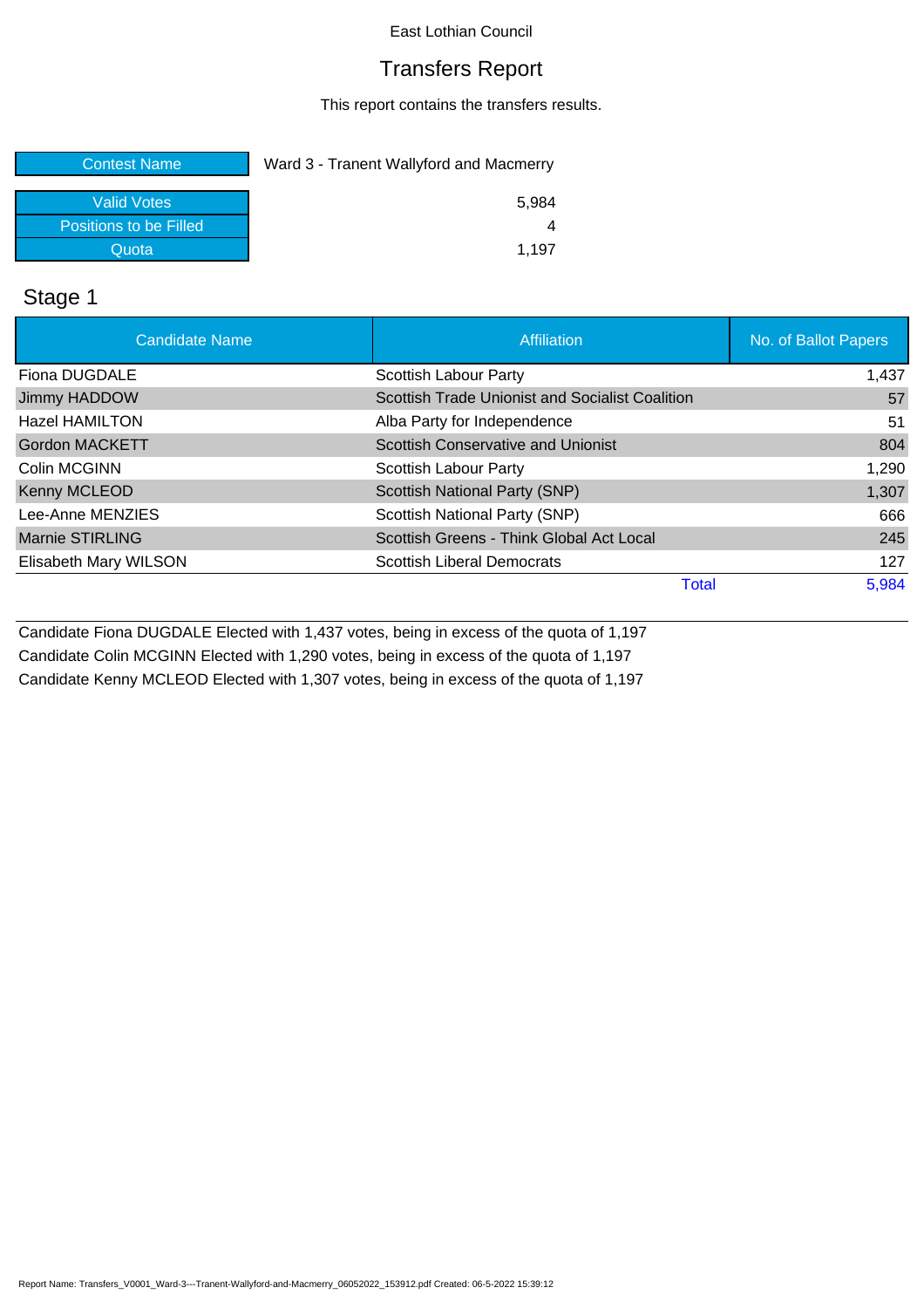# Transfers Report

This report contains the transfers results.

# Stage 2 - Surplus of Fiona DUGDALE 240.00000

| Action                             | No. of Ballot<br>Papers | <b>Transfer Value</b> | <b>Votes Transferred</b> |
|------------------------------------|-------------------------|-----------------------|--------------------------|
| Transfer to Jimmy HADDOW           | 94                      | 0.16701               | 15.69894                 |
| <b>Transfer to Hazel HAMILTON</b>  | 20                      | 0.16701               | 3.34020                  |
| <b>Transfer to Gordon MACKETT</b>  | 205                     | 0.16701               | 34.23705                 |
| Transfer to Lee-Anne MENZIES       | 135                     | 0.16701               | 22.54635                 |
| <b>Transfer to Marnie STIRLING</b> | 126                     | 0.16701               | 21.04326                 |
| Transfer to Elisabeth Mary WILSON  | 190                     | 0.16701               | 31.73190                 |
|                                    |                         |                       |                          |
| No further preference              | 667                     | 0.16701               | 111.39567                |
| Not transferred due to rounding    |                         |                       | 0.00663                  |
|                                    | <b>Total</b>            |                       | 240.00000                |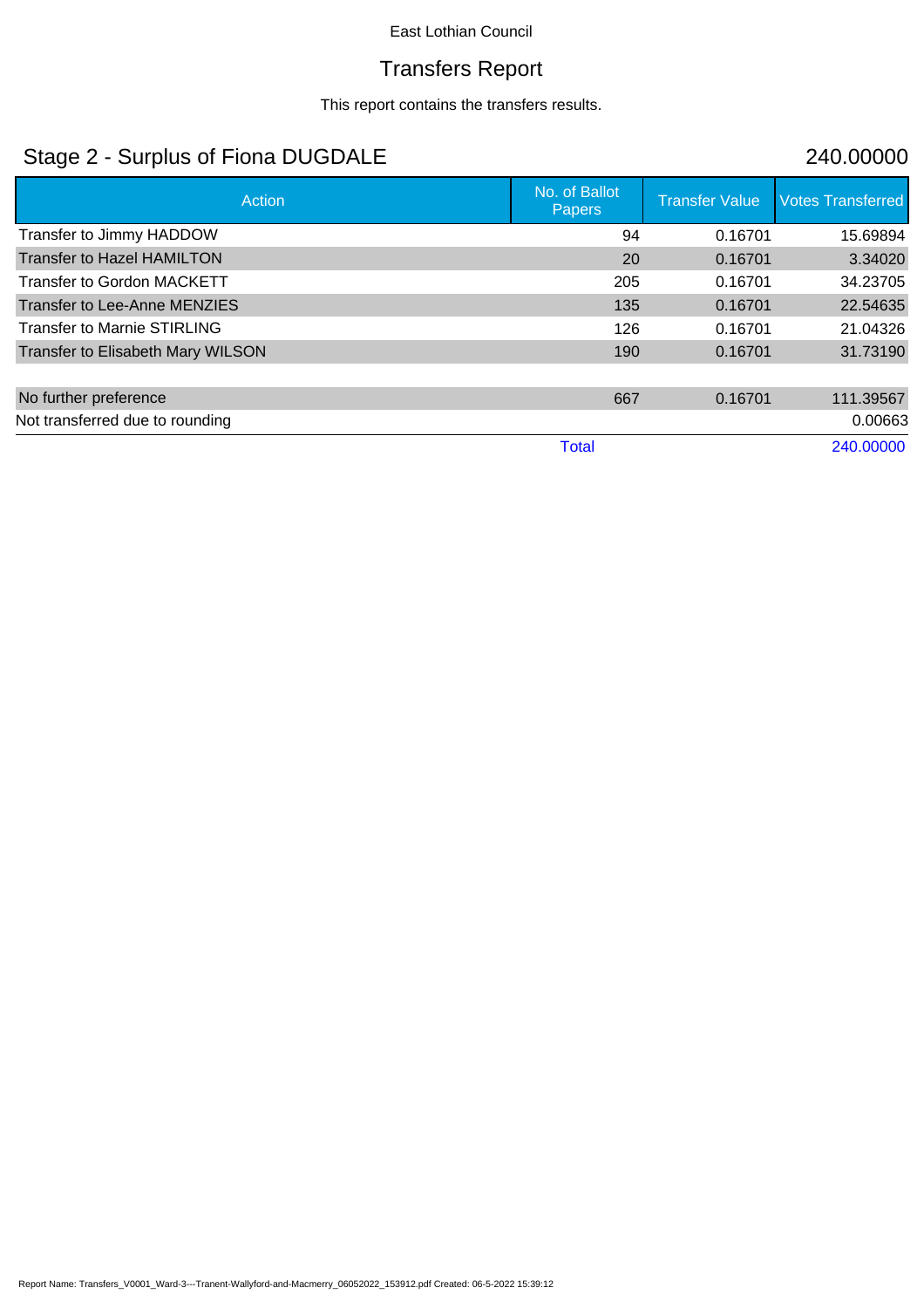## Transfers Report

This report contains the transfers results.

# Stage 3 - Surplus of Kenny MCLEOD 110.00000

|                                    | No. of Ballot |                       |                          |
|------------------------------------|---------------|-----------------------|--------------------------|
| Action                             | <b>Papers</b> | <b>Transfer Value</b> | <b>Votes Transferred</b> |
| <b>Transfer to Hazel HAMILTON</b>  | 13            | 0.08416               | 1.09408                  |
| <b>Transfer to Gordon MACKETT</b>  | 12            | 0.08416               | 1.00992                  |
| Transfer to Lee-Anne MENZIES       | 1,114         | 0.08416               | 93.75424                 |
| <b>Transfer to Marnie STIRLING</b> | 40            | 0.08416               | 3.36640                  |
|                                    |               |                       |                          |
| No further preference              | 117           | 0.08416               | 9.84672                  |
| Not transferred due to rounding    |               |                       | 0.00288                  |
|                                    | <b>Total</b>  |                       | 110.00000                |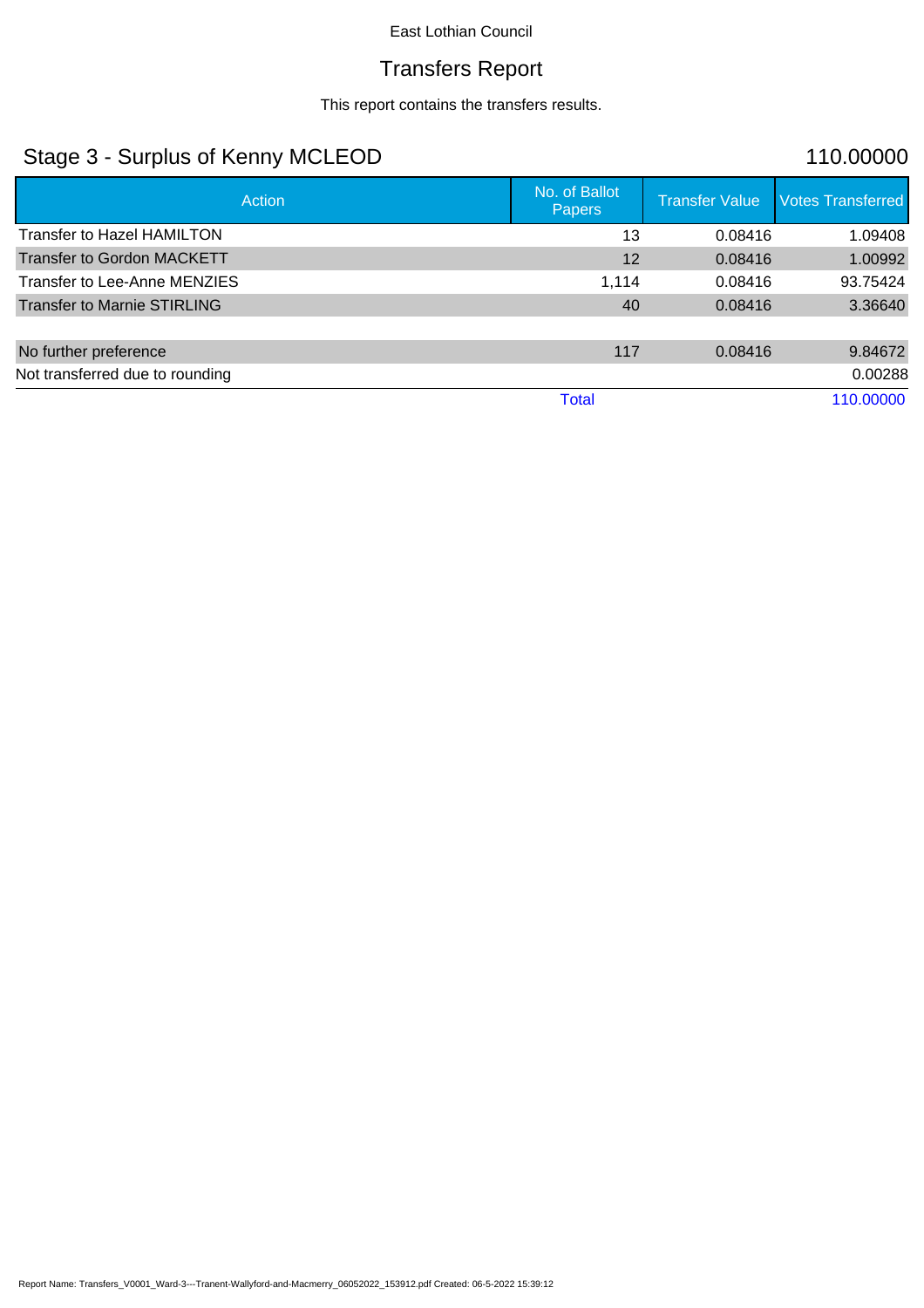# Transfers Report

This report contains the transfers results.

# Stage 4 - Surplus of Colin MCGINN 93.00000

| Action                             | No. of Ballot<br>Papers | <b>Transfer Value</b> | <b>Votes Transferred</b> |
|------------------------------------|-------------------------|-----------------------|--------------------------|
| Transfer to Jimmy HADDOW           | 90                      | 0.07209               | 6.48810                  |
| <b>Transfer to Hazel HAMILTON</b>  | 16                      | 0.07209               | 1.15344                  |
| <b>Transfer to Gordon MACKETT</b>  | 161                     | 0.07209               | 11.60649                 |
| Transfer to Lee-Anne MENZIES       | 117                     | 0.07209               | 8.43453                  |
| <b>Transfer to Marnie STIRLING</b> | 78                      | 0.07209               | 5.62302                  |
| Transfer to Elisabeth Mary WILSON  | 109                     | 0.07209               | 7.85781                  |
|                                    |                         |                       |                          |
| No further preference              | 719                     | 0.07209               | 51.83271                 |
| Not transferred due to rounding    |                         |                       | 0.00390                  |
|                                    | <b>Total</b>            |                       | 93.00000                 |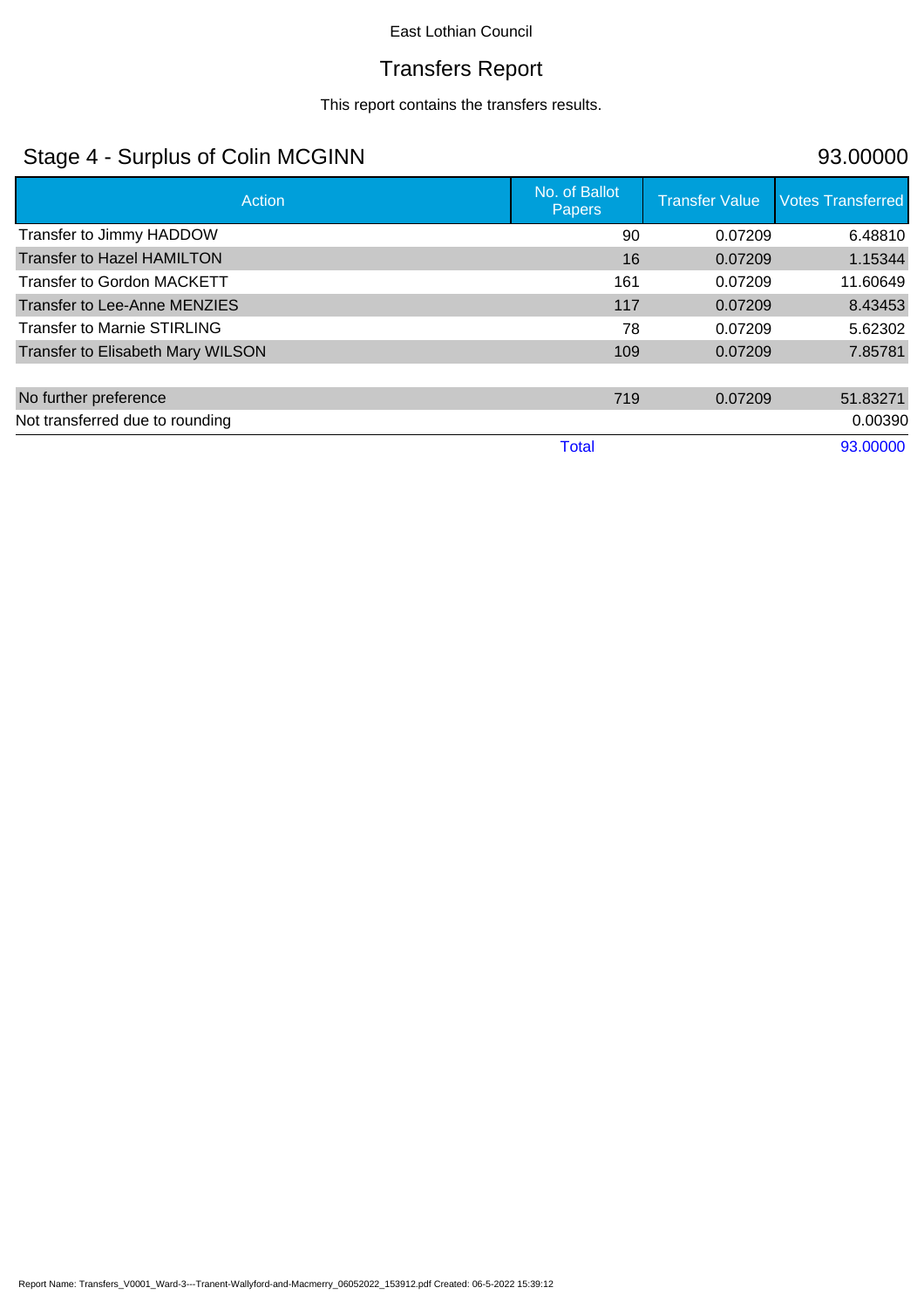## Transfers Report

This report contains the transfers results.

# Stage 5 - Exclusion of Hazel HAMILTON 56.58772

| <b>Action</b>                      | No. of Ballot<br><b>Papers</b> | <b>Transfer Value</b> | <b>Votes Transferred</b> |
|------------------------------------|--------------------------------|-----------------------|--------------------------|
| Transfer to Jimmy HADDOW           | 9                              | 1.00000               | 9.00000                  |
| <b>Transfer to Gordon MACKETT</b>  | $\blacksquare$                 | 1.00000               | 1.00000                  |
| Transfer to Lee-Anne MENZIES       | 24                             | 1.00000               | 24.00000                 |
| <b>Transfer to Marnie STIRLING</b> | $\overline{4}$                 | 1.00000               | 4.00000                  |
| <b>Transfer to Gordon MACKETT</b>  | 4                              | 0.16701               | 0.66804                  |
| <b>Transfer to Marnie STIRLING</b> | 1                              | 0.16701               | 0.16701                  |
| Transfer to Lee-Anne MENZIES       | 10                             | 0.08416               | 0.84160                  |
| <b>Transfer to Marnie STIRLING</b> | $\mathbf{1}$                   | 0.08416               | 0.08416                  |
| Transfer to Jimmy HADDOW           | 4                              | 0.07209               | 0.28836                  |
| <b>Transfer to Gordon MACKETT</b>  | 2                              | 0.07209               | 0.14418                  |
| Transfer to Lee-Anne MENZIES       |                                | 0.07209               | 0.07209                  |
| <b>Transfer to Marnie STIRLING</b> | 2                              | 0.07209               | 0.14418                  |
|                                    |                                |                       |                          |
| No further preference              | 13                             | 1.00000               | 13.00000                 |
| No further preference              | 14                             | 0.16701               | 2.33814                  |
| No further preference              | 2                              | 0.08416               | 0.16832                  |
| No further preference              | 5                              | 0.07209               | 0.36045                  |
| Not transferred due to rounding    |                                |                       | 0.00000                  |
|                                    | <b>Total</b>                   |                       | 56.58772                 |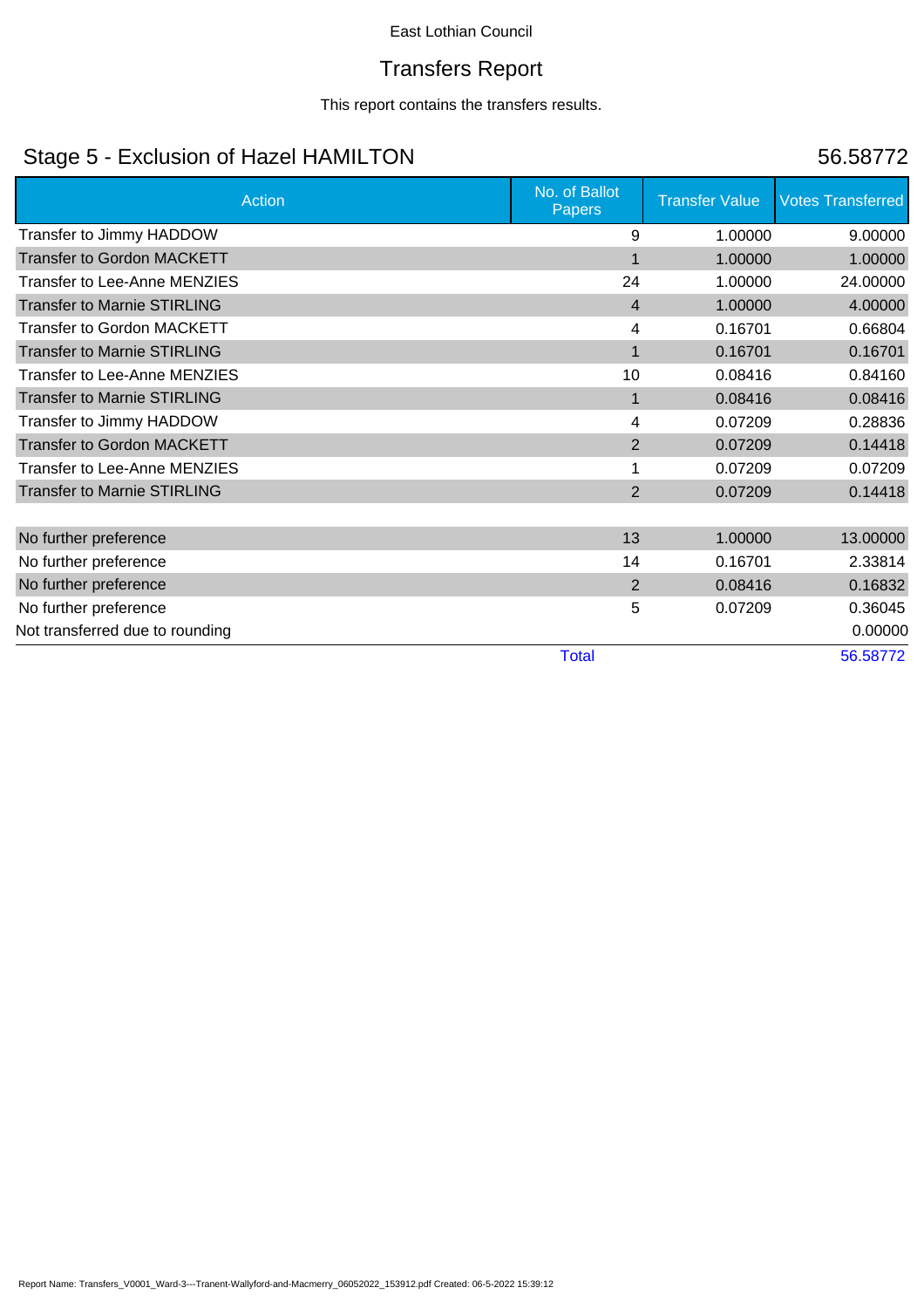## Transfers Report

This report contains the transfers results.

# Stage 6 - Exclusion of Jimmy HADDOW 88.89620

| <b>Action</b>                       | No. of Ballot<br><b>Papers</b> | <b>Transfer Value</b> | <b>Votes Transferred</b> |
|-------------------------------------|--------------------------------|-----------------------|--------------------------|
| <b>Transfer to Gordon MACKETT</b>   | 7                              | 1.00000               | 7.00000                  |
| <b>Transfer to Lee-Anne MENZIES</b> | 10                             | 1.00000               | 10.00000                 |
| <b>Transfer to Marnie STIRLING</b>  | 16                             | 1.00000               | 16.00000                 |
| Transfer to Elisabeth Mary WILSON   | $\overline{7}$                 | 1.00000               | 7.00000                  |
| <b>Transfer to Gordon MACKETT</b>   | 8                              | 0.16701               | 1.33608                  |
| <b>Transfer to Lee-Anne MENZIES</b> | $\overline{4}$                 | 0.16701               | 0.66804                  |
| <b>Transfer to Marnie STIRLING</b>  | 7                              | 0.16701               | 1.16907                  |
| Transfer to Elisabeth Mary WILSON   | 8                              | 0.16701               | 1.33608                  |
| Transfer to Elisabeth Mary WILSON   | $\overline{2}$                 | 0.08416               | 0.16832                  |
| <b>Transfer to Gordon MACKETT</b>   | $\overline{4}$                 | 0.07209               | 0.28836                  |
| <b>Transfer to Lee-Anne MENZIES</b> | 4                              | 0.07209               | 0.28836                  |
| <b>Transfer to Marnie STIRLING</b>  | 5                              | 0.07209               | 0.36045                  |
| Transfer to Elisabeth Mary WILSON   | 13                             | 0.07209               | 0.93717                  |
|                                     |                                |                       |                          |
| No further preference               | 26                             | 1.00000               | 26.00000                 |
| No further preference               | 67                             | 0.16701               | 11.18967                 |
| No further preference               | 3                              | 0.08416               | 0.25248                  |
| No further preference               | 68                             | 0.07209               | 4.90212                  |
| Not transferred due to rounding     |                                |                       | 0.00000                  |
|                                     | <b>Total</b>                   |                       | 88.89620                 |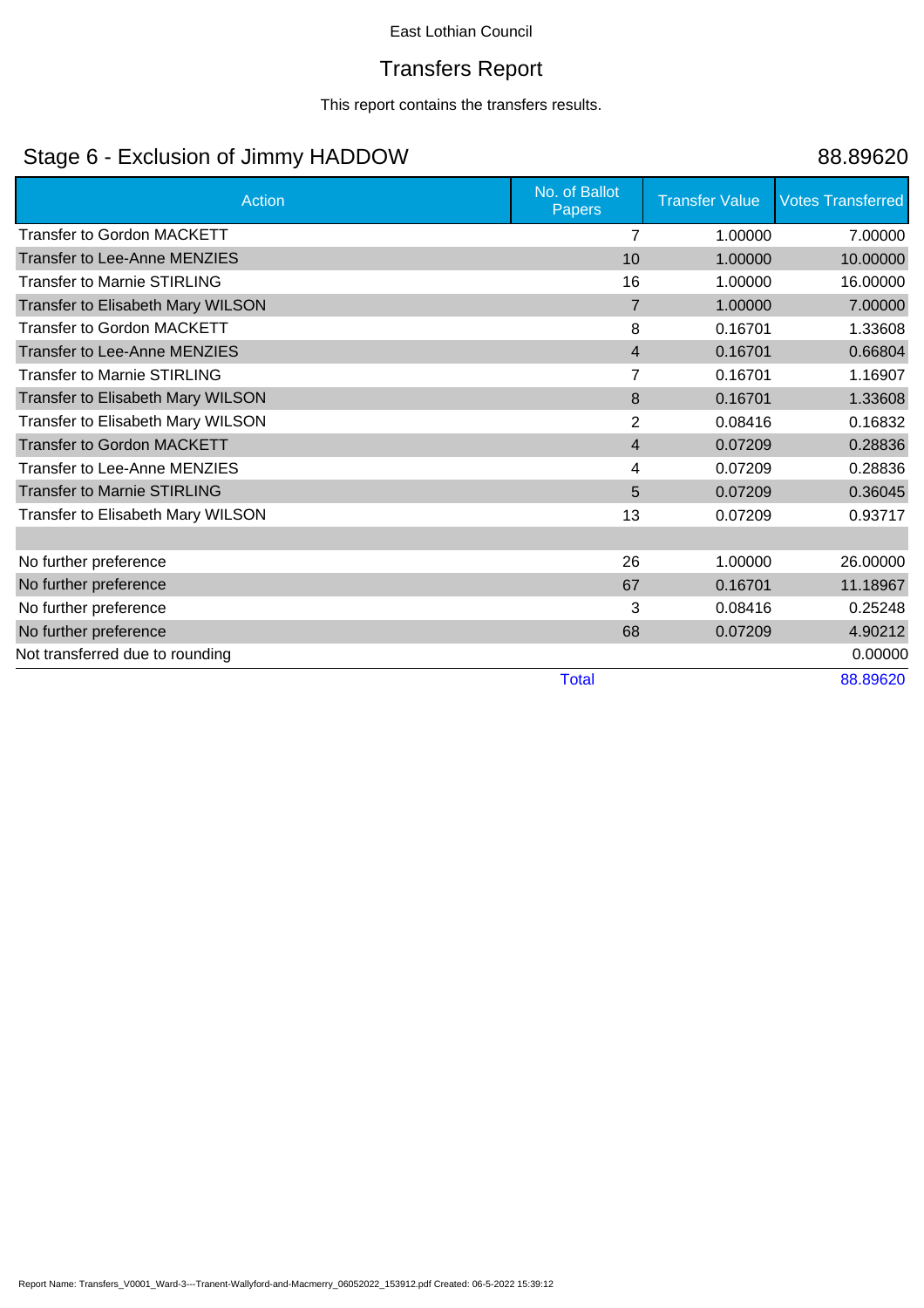## Transfers Report

This report contains the transfers results.

# Stage 7 - Exclusion of Elisabeth Mary WILSON 176.84743

| <b>Action</b>                       | No. of Ballot<br><b>Papers</b> | <b>Transfer Value</b> | <b>Votes Transferred</b> |
|-------------------------------------|--------------------------------|-----------------------|--------------------------|
| <b>Transfer to Gordon MACKETT</b>   | 40                             | 1.00000               | 40.00000                 |
| <b>Transfer to Lee-Anne MENZIES</b> | 9                              | 1.00000               | 9.00000                  |
| <b>Transfer to Marnie STIRLING</b>  | 29                             | 1.00000               | 29.00000                 |
| <b>Transfer to Gordon MACKETT</b>   | 40                             | 0.16701               | 6.68040                  |
| Transfer to Lee-Anne MENZIES        | 9                              | 0.16701               | 1.50309                  |
| <b>Transfer to Marnie STIRLING</b>  | 27                             | 0.16701               | 4.50927                  |
| <b>Transfer to Gordon MACKETT</b>   |                                | 0.08416               | 0.08416                  |
| <b>Transfer to Lee-Anne MENZIES</b> | 1                              | 0.08416               | 0.08416                  |
| <b>Transfer to Marnie STIRLING</b>  | 4                              | 0.08416               | 0.33664                  |
| <b>Transfer to Gordon MACKETT</b>   | 23                             | 0.07209               | 1.65807                  |
| Transfer to Lee-Anne MENZIES        | 4                              | 0.07209               | 0.28836                  |
| <b>Transfer to Marnie STIRLING</b>  | 24                             | 0.07209               | 1.73016                  |
|                                     |                                |                       |                          |
| No further preference               | 56                             | 1.00000               | 56.00000                 |
| No further preference               | 123                            | 0.16701               | 20.54223                 |
| No further preference               | 2                              | 0.08416               | 0.16832                  |
| No further preference               | 73                             | 0.07209               | 5.26257                  |
| Not transferred due to rounding     |                                |                       | 0.00000                  |
|                                     | <b>Total</b>                   |                       | 176.84743                |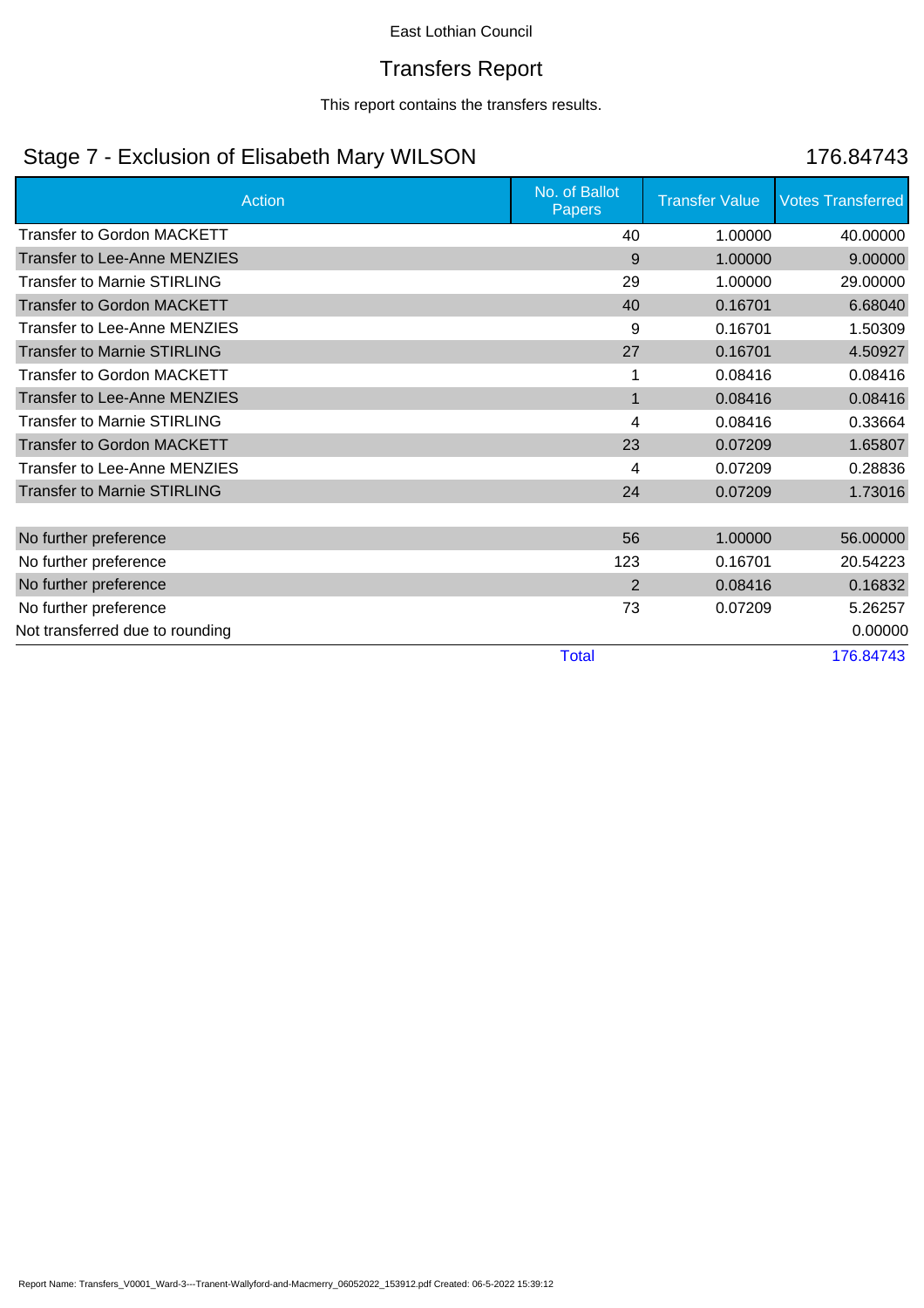## Transfers Report

This report contains the transfers results.

# Stage 8 - Exclusion of Marnie STIRLING 332.53362

| Action                              | No. of Ballot<br><b>Papers</b> | <b>Transfer Value</b> | <b>Votes Transferred</b> |
|-------------------------------------|--------------------------------|-----------------------|--------------------------|
| <b>Transfer to Gordon MACKETT</b>   | 20                             | 1.00000               | 20.00000                 |
| <b>Transfer to Lee-Anne MENZIES</b> | 154                            | 1.00000               | 154.00000                |
| <b>Transfer to Gordon MACKETT</b>   | 18                             | 0.16701               | 3.00618                  |
| <b>Transfer to Lee-Anne MENZIES</b> | 30                             | 0.16701               | 5.01030                  |
| <b>Transfer to Gordon MACKETT</b>   |                                | 0.08416               | 0.08416                  |
| <b>Transfer to Lee-Anne MENZIES</b> | 25                             | 0.08416               | 2.10400                  |
| <b>Transfer to Gordon MACKETT</b>   | 11                             | 0.07209               | 0.79299                  |
| Transfer to Lee-Anne MENZIES        | 20                             | 0.07209               | 1.44180                  |
|                                     |                                |                       |                          |
| No further preference               | 120                            | 1.00000               | 120.00000                |
| No further preference               | 113                            | 0.16701               | 18.87213                 |
| No further preference               | 19                             | 0.08416               | 1.59904                  |
| No further preference               | 78                             | 0.07209               | 5.62302                  |
| Not transferred due to rounding     |                                |                       | 0.00000                  |
|                                     | <b>Total</b>                   |                       | 332.53362                |